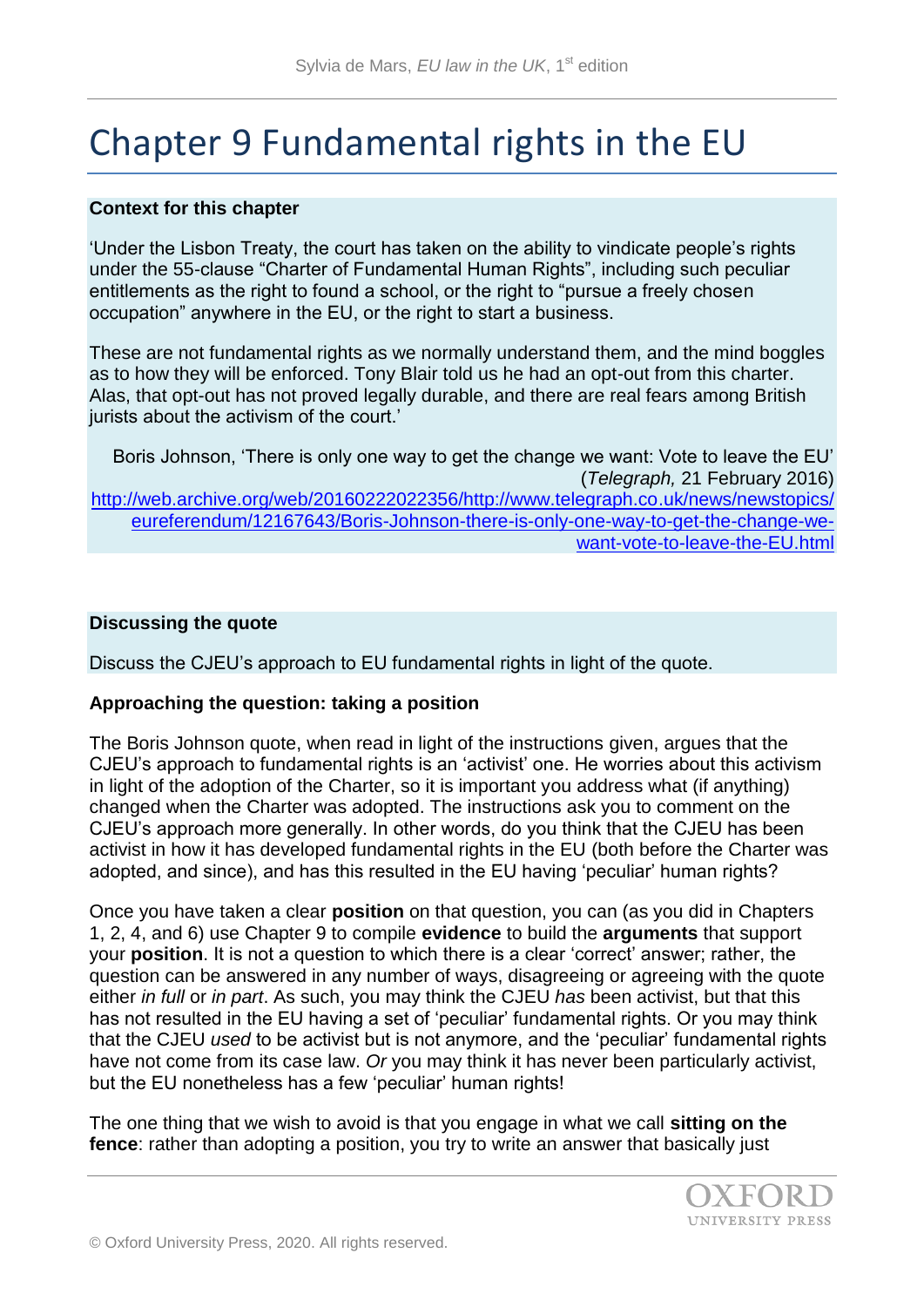*describes* how some CJEU case law suggests activism on the part of the Court, and other aspects of its case law suggest restraint, so in conclusion, in some ways the CJEU has been activist on fundamental rights and in some other ways it has not. This kind of answer, which fails to develop a clear **argument**, usually will fall into the trap of being very descriptive. It is likely to result in just a list of CJEU case law (i.e. the evidence), without actually using those qualities to tackle the question and to present a clear **position**.

Examples of possible positions you could take include, but are not limited to:

**Agreeing with the statement**: *'The CJEU continues to significantly develop the EU's fundamental rights. Attempts to stop it, by codifying the existing rights in the Charter of Fundamental Rights, have proven ineffective: the CJEU remains worryingly activist on the EU's human rights dimension*.*'*

**Disagreeing with the statement**: *'While the CJEU initially demonstrated activism in 'finding' fundamental rights, it has respected their codification in the Charter and is no longer trying to enhance EU competences in human rights law—it merely wishes to ensure that EU law complies with human rights law.'* 

**Mostly agreeing with the statement**: *'While there have been differing levels of CJEU 'activism' in developing EU fundamental rights, the CJEU has demonstrated that it will not hesitate to expand their reach if it feels that this is necessary. That said, it hasn't done this as often as the Boris Johnson quote implies, and so concerns may be overstated.'*

**Mostly disagreeing with the statement**: *''Inventing' EU fundamental rights was obviously a form of activism, but this CJEU activism has by and large been conservative in nature: it has not plucked new EU rights from thin air, but rather has wrapped the Member States' human rights regime around the EU institutions. This is a welcome development, which the CJEU has only rarely gone beyond.'*

## **Building your argument: evidence**

In an exam question, or even in a piece of coursework, you cannot cover *every aspect* of how the CJEU has developed fundamental rights. Part of writing university-level essays is making smart decisions on what to include and what not to include in your response.

A first step is determining what, specifically, the question *needs* you to discuss. What are the **key issues** that arise in the quote that you must engage with to actually answer the question?

In this specific quote, there are several **key issues** that must be addressed to answer the question:

- 1) Has the EU's development of fundamental rights produced 'normal' fundamental rights or 'peculiar ones', as the quote implies? (*Consider here how EU fundamental rights relate to the ECHR!*)
- 2) Has the CJEU always been the *same level* of activist in developing fundamental rights? (*Consider here the pre-Charter era, as well as the post-Charter era.*)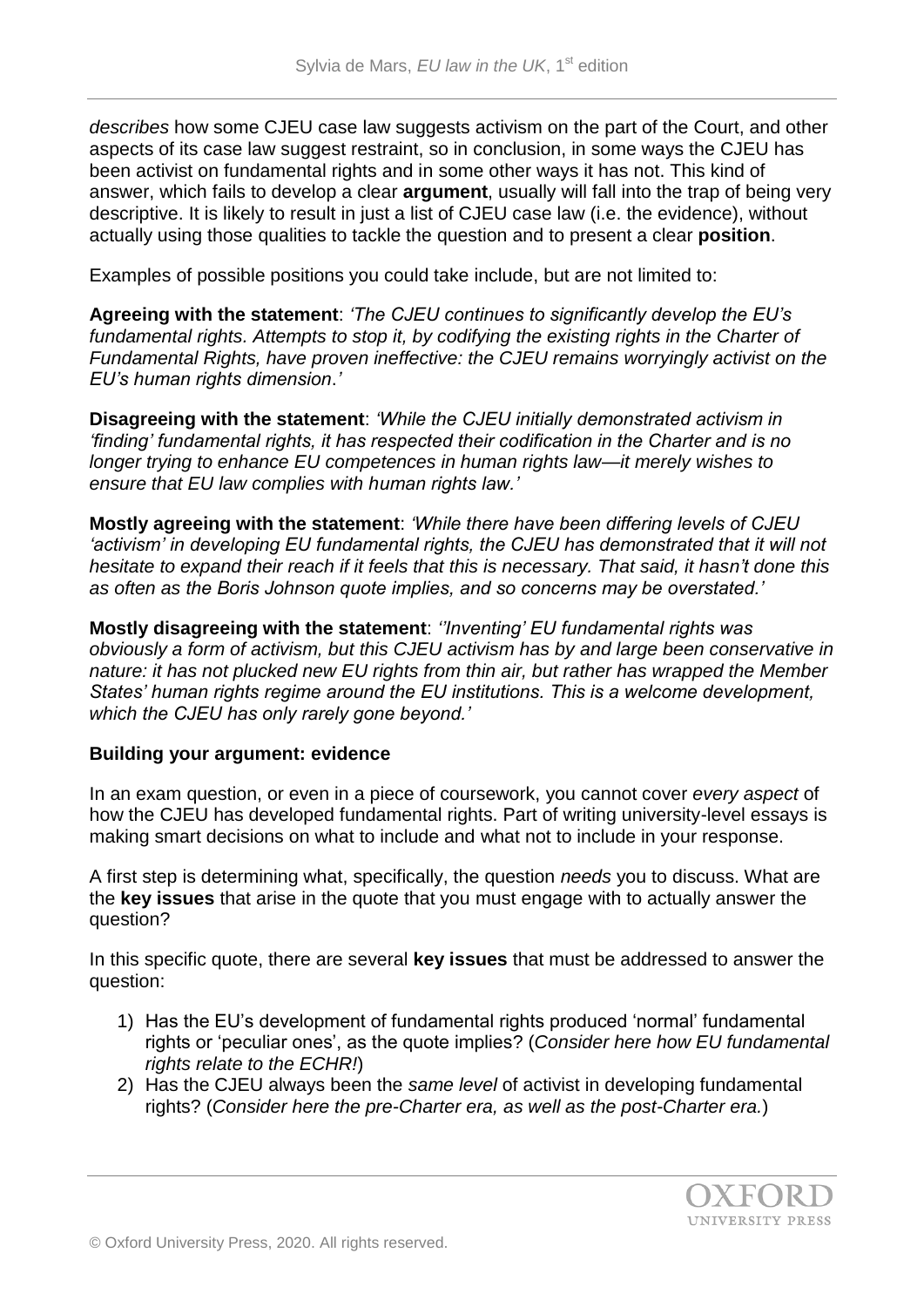The quote contains a lot of further information that does not need to be addressed in order to tackle Boris Johnson's overall argument that worrying about the CJEU's activism on fundamental rights is appropriate. The mention of the 'opt-out' from the Social Chapter is a red herring of sorts, as it does not relate to the CJEU's enforcement of fundamental rights. The broader question of how fundamental rights are to be *enforced* is also not something that you need to tackle to respond to the set question. Careful reading of both the quote *and* the instructions is important—we will always set questions that *can* be answered in the set number of words/pages or in the number of minutes you have for an exam!

Now that you know what key issues you need to discuss, you can start thinking about what the best **evidence** is for your position. This will depend on your position. If you agree with the quote, you will need to demonstrate that the CJEU has been both activist in developing fundamental rights—and that the rights it has produced are 'peculiar', rather than mere reflections of existing human rights norms. The Chapter discusses the CJEU's case law in pre- and post-Charter stages—so you may find it helpful to consider its activism in 'stages'. And do any rights stand out as being particularly strange, or as rights that are applied by the CJEU in particularly 'activist' or 'peculiar' ways?

This will feel frustrating, but there is no *right or wrong* answer to what works as the 'best evidence'. It is a matter of you thinking about which material covered in Chapter 9 stood out to you the most..

For those of you who instinctively disagree with the quote, you will largely be looking at the same issues. You might look for *different* cases, though, and perhaps involve the connection between the EU's fundamental rights regime and the ECHR in more detail, so as to demonstrate that the majority of the CJEU's case law merely echoes existing rights.

Following the '**Discussing the quote**' boxes throughout the chapter will mean you have already reflected on the following potential issues to raise as evidence:

- The content of the Charter of Fundamental Rights, and how 'vague' some of the rights are—and whether their potential reach is appropriately restricted by Chapter 7's limitations of where its fundamental rights will apply.
- *Viking*, *Laval*, and *NS*, and what they suggest about the CJEU's activism on fundamental rights.
- Whether the Charter *specifically* enables the CJEU to expand the reach of fundamental rights, or whether this is a consequence of the general principles and how they function.

For the purposes of making your approach workable, the emphasis here is on selecting your **best** evidence. As mentioned, you cannot possibly discuss everything! So perhaps pick around 3 pieces of evidence that best support your position, and get ready to discuss them in detail before concluding that *you* are correct.

## **Dealing with counterarguments**

In building an **argument**, it is important that you are consistent in arguing for the **position**  you start your essay with. If you are not, you risk falling into the '**fence-sitting**' trap, whereby you describe a number of different views but do not clearly argue in favour of one.